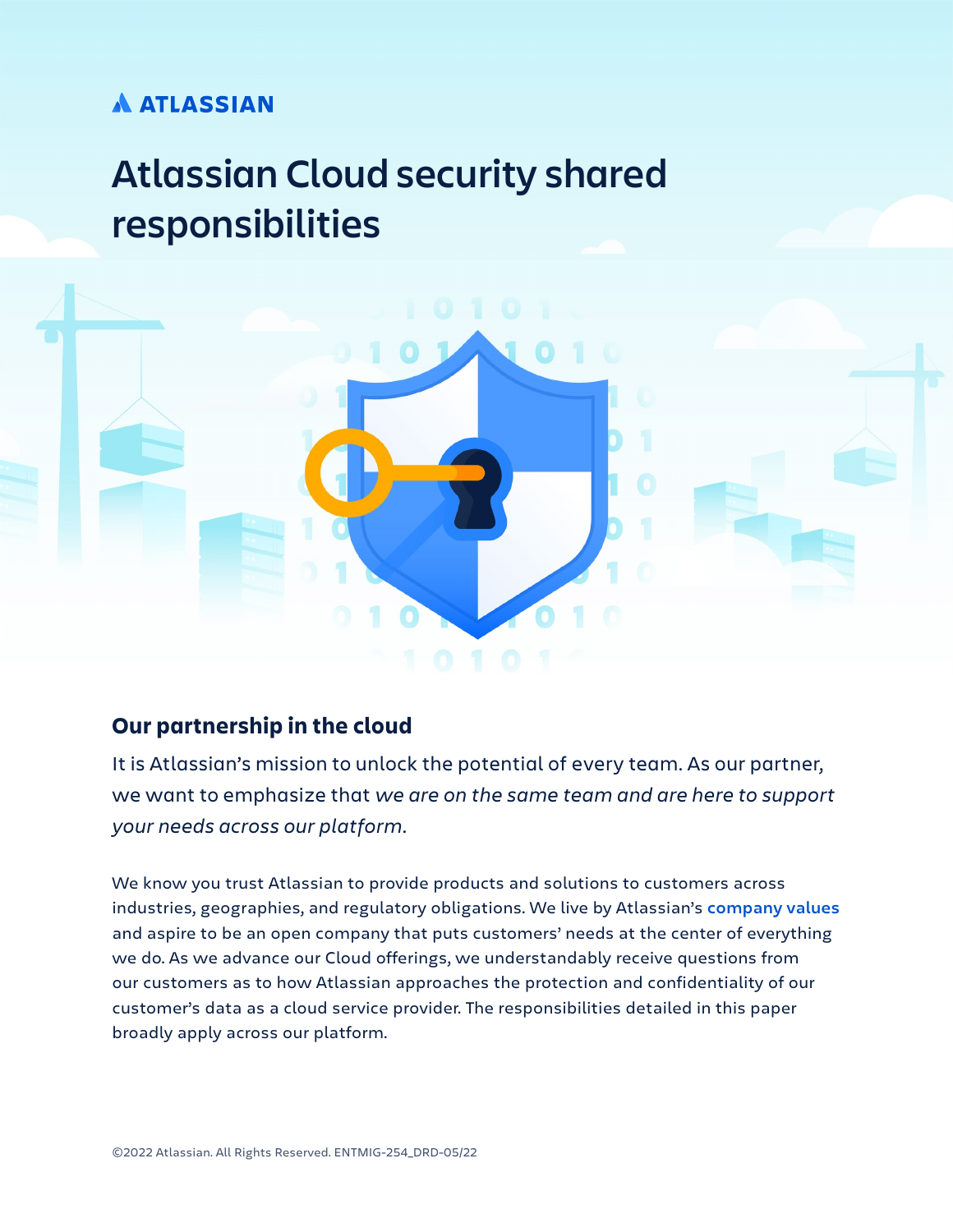

## **The shared responsibilities model**

In Cloud, Atlassian focuses on the security, compliance, and reliability of the applications, the systems they run on, and the environment those systems are hosted within. We ensure your systems and environments are compliant with relevant standards, including **[ISO27001](https://www.atlassian.com/trust/compliance/resources/iso27001)**, **[SOC2](https://www.atlassian.com/trust/compliance/resources/soc2)**, **[GDPR](https://www.atlassian.com/trust/compliance/resources/gdpr)**, and many others that live with our **[Trust Center](https://www.atlassian.com/trust/compliance)**.

You, our customers, manage the data within your accounts, the users and user accounts accessing your data, and control which Marketplace Apps (formerly called "add-ons") you install and trust. When using our applications, you are responsible for ensuring your organization is using our products in a compliant way.

In this paper, we will discuss the actions we take to protect your data, and how Atlassian can best help you as we embark together.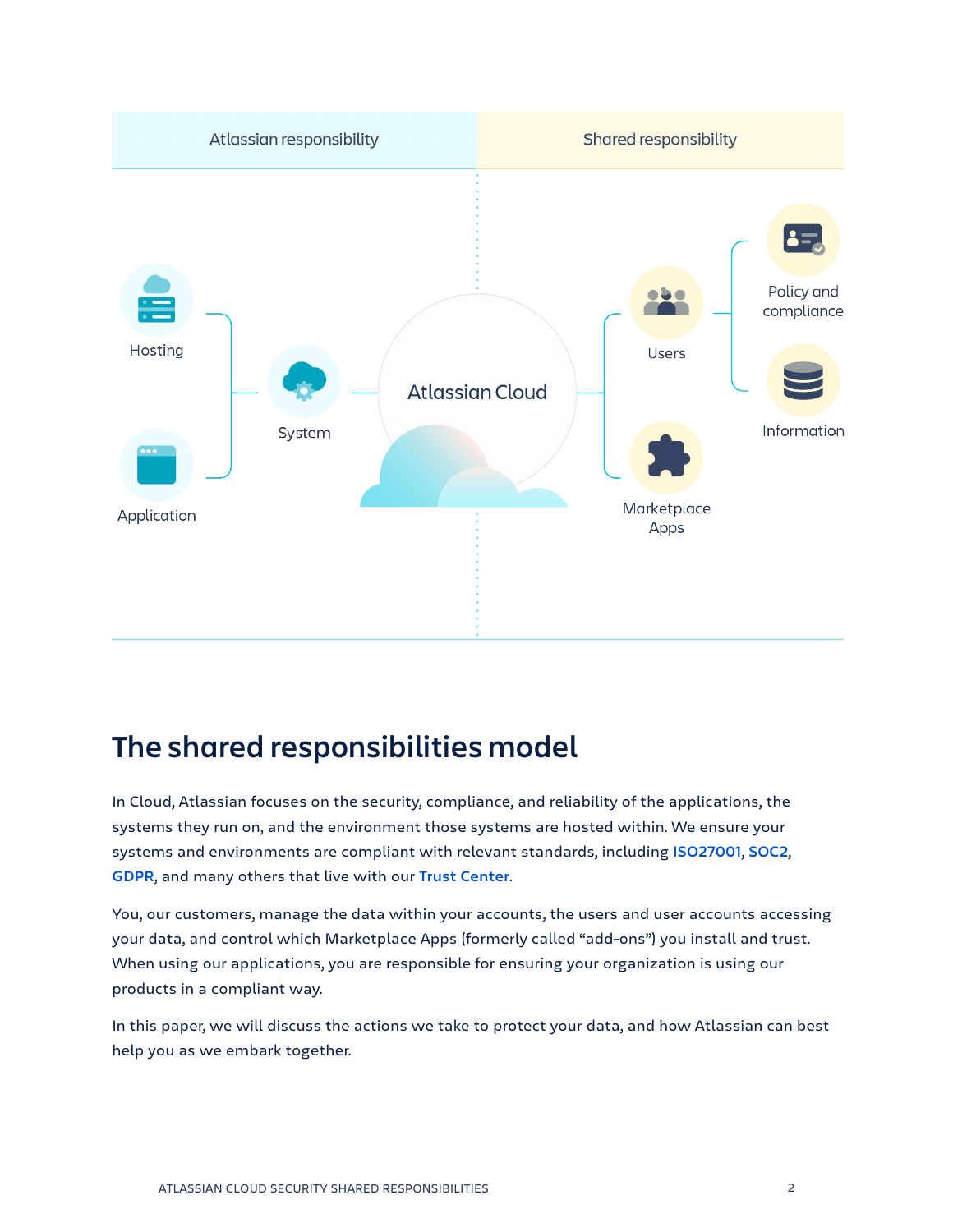## **Our guiding principles**

Atlassian is well known for our values, and those values genuinely influence everything we do — including our approach to shared security responsibilities in Cloud. In practice, our values have led us to the following guiding principles about shared responsibility:



### **One team**

We're on the same team, and our customers are the motivating factor of everything we do. We strive to support you and meet your requirements along the way.



### **Trust in transparency**

We know that honesty and integrity are key to any relationship. We will be as transparent as possible about the way we do things.



### **Prioritize platform reliability**

We've built our platform and infrastructure to support your organization today, as well as in the future. It is our responsibility to ensure our products are resilient and available for you when you need them and as you scale.



We implement layered controls and make sure all parties who are a part of the Atlassian ecosystem are rowing in the same direction.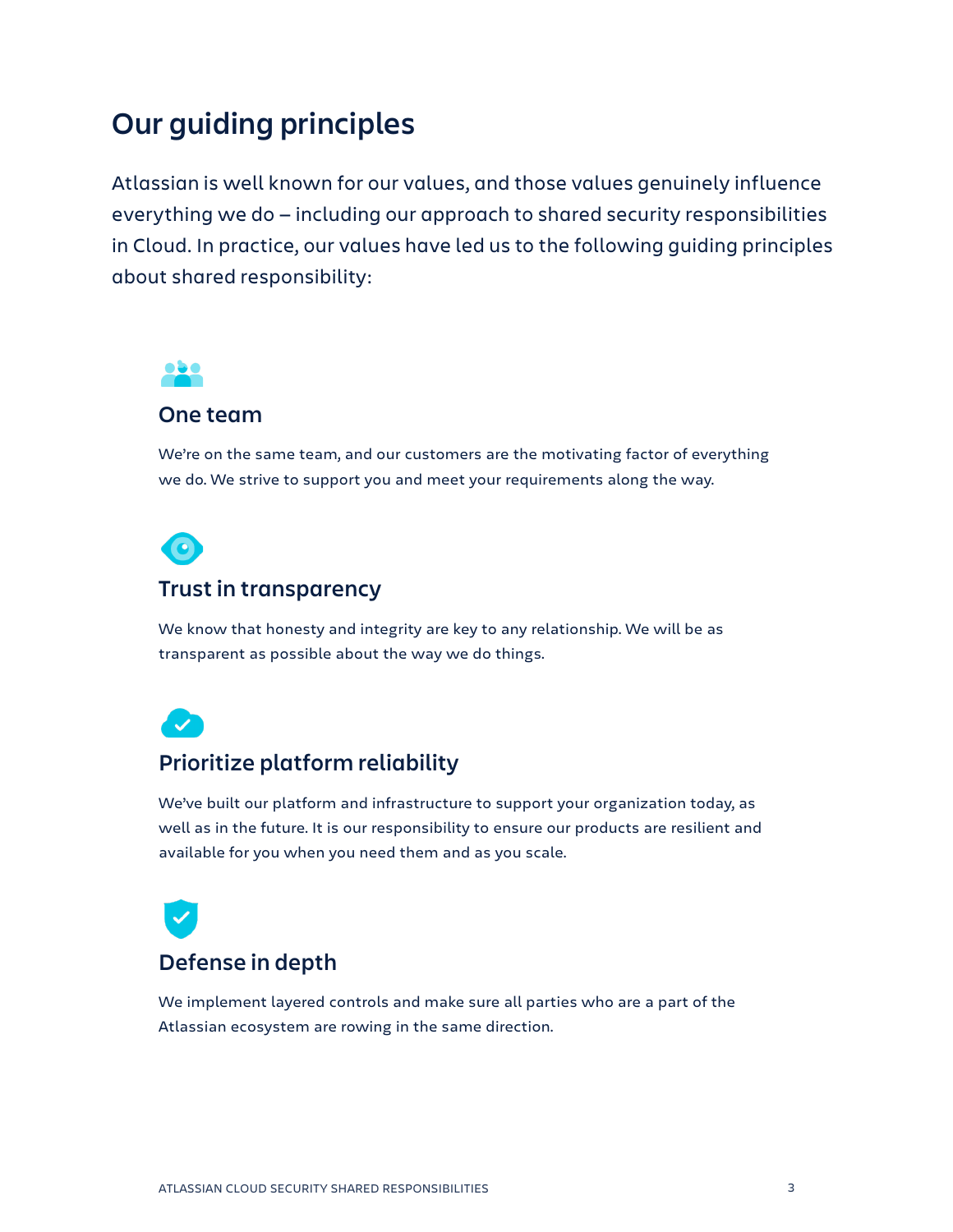## **The pillars of Trust at Atlassian**

Trust in Cloud is our top priority, and with Atlassian Cloud, we take on responsibilities of hosting and maintaining infrastructure your products run on. This is a foundational layer of Trust, and each of the subsequent pillars (reliability, security, privacy, and compliance) builds upon our **[infrastructure](https://www.atlassian.com/trust/reliability/cloud-architecture-and-operational-practices)  [and architecture practices](https://www.atlassian.com/trust/reliability/cloud-architecture-and-operational-practices)**. We believe in being transparent about the practices and processes we use with our Cloud products, so you are informed and feel secure as our partner.

## **1. Reliability**

Our Cloud is built to support organizations by providing a reliable platform that can dynamically scale as you grow. We approach this responsibility by focusing our infrastructure, platform, and product development on resiliency, scale, and performance.

We have disaster recovery and business continuity programs in place to ensure that our products can withstand outages, as well as hold ourselves accountable by instituting SLAs and publishing our service availability status. You can review our in-depth approach at **[Reliability at Atlassian](https://www.atlassian.com/trust/reliability)**.

## **2. Security**

We design our Cloud products, infrastructure, and processes with security in mind. We take the responsibility of protecting your organization's data seriously, and our approach to security is based around our responsibility to be an industryleader in Cloud and product security.

The **[security section](https://www.atlassian.com/trust/security)** of our Trust Center outlines our detailed approach and proactive security protocols.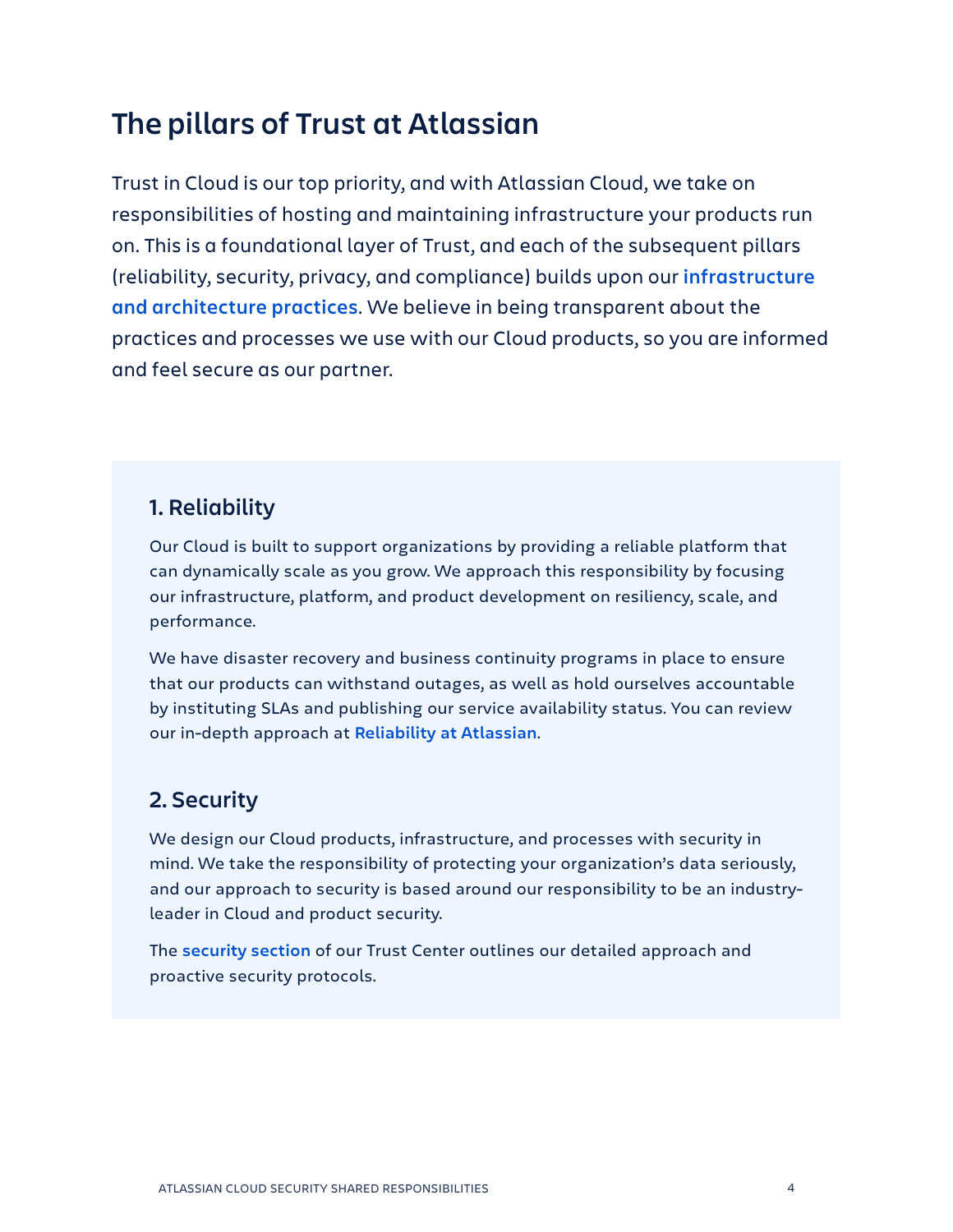### **3. Privacy**

You own your data, and we're committed to protecting the privacy of your data. Our **[Privacy Policy](https://www.atlassian.com/legal/privacy-policy)** explains what information we collect about you and why, what we do with that information, how we share it, and how we handle the content you place in our products and services. Our **[Guidelines for Law](https://www.atlassian.com/trust/privacy/guidelines-for-law-enforcement)  [Enforcement Requests](https://www.atlassian.com/trust/privacy/guidelines-for-law-enforcement)** outlines our process for how we receive, scrutinize, and respond to government requests for customer information.

This information, and more, is always available within the **[privacy section](https://www.atlassian.com/trust/privacy)** of the Trust Center.

### **4. Compliance**

A critical aspect of Cloud migrations is validating compliance and entrusting the right Cloud partner for your organization. We are actively growing our compliance certifications across geographies and industries in order to meet your needs. We strive to adhere to the widely accepted compliance standards and actively monitor evolving regulations with a proactive approach. We test our operations, environment and controls using independent, third-party advisors.

Our **[compliance resource center](https://www.atlassian.com/trust/compliance/resources)** within the Trust Center provides comprehensive information about our Compliance Program and our growing list of certifications.

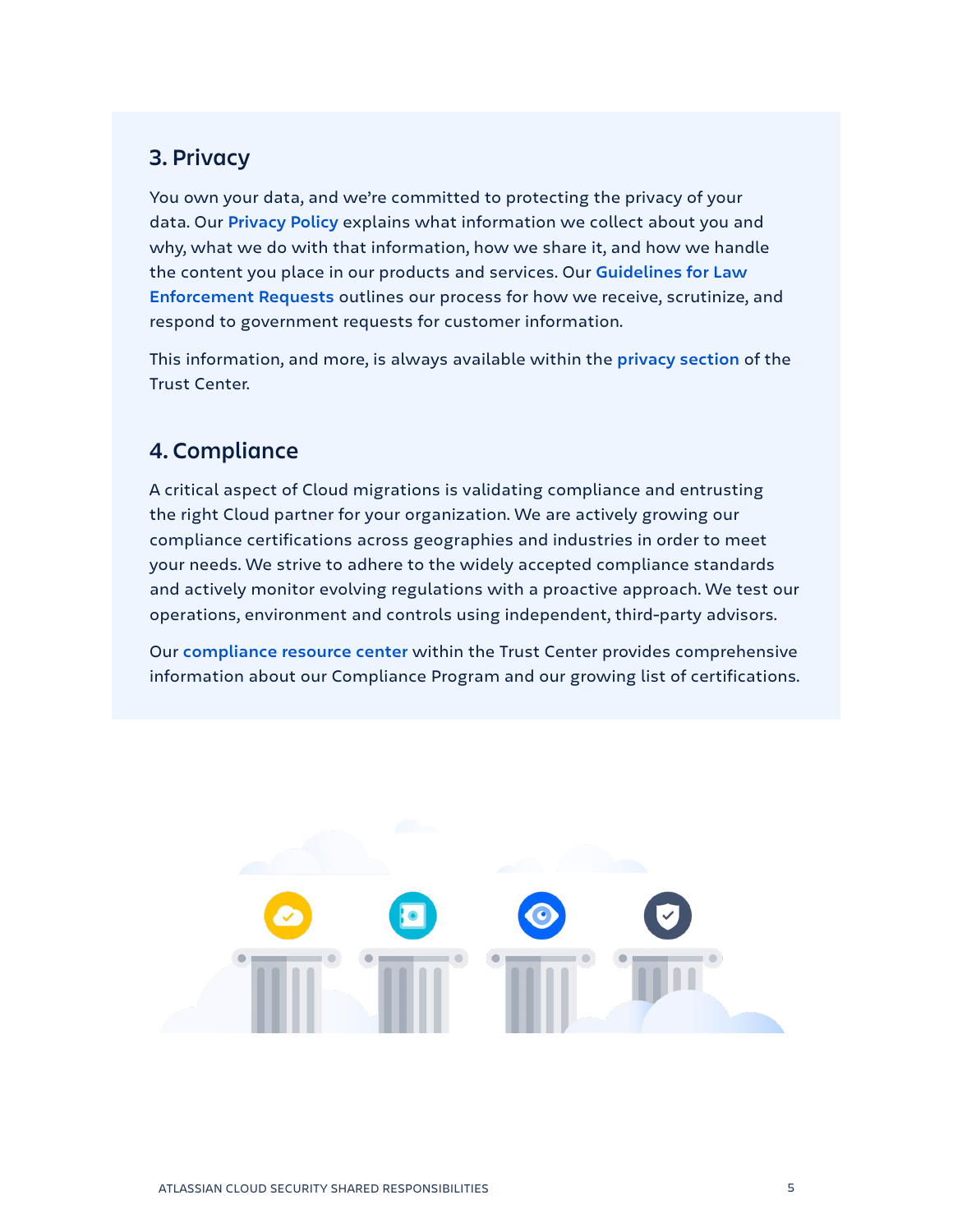## **Decisions, decisions**

The decisions you make about how you set up our products significantly influence the way security is implemented.



### **Key decisions include:**

#### **Domain verification and centralized management**

You can verify one or multiple domains to prove that you or your organization own those domains. Domain verification and user claim allows your organization to centrally manage all its employees' Atlassian accounts and apply authentication policies (including password requirements, multi-factor authentication, and SAML). After verifying your domain, you claim all users with existing Atlassian accounts under that domain. Anyone signing up for a new Atlassian account with that domain will see that they are getting a managed account.

#### **Granting access to** *your data*

Our products are designed to enable collaboration, which requires access. But you do need to be careful about granting permissions to access your data to other users, and to Marketplace Apps. Once you grant such permissions, we will *not* be able to prevent those users from taking the actions allowed under those permissions, even if you don't approve of those actions. In some products you have the ability to grant public anonymous access to your data. If you permit such access, you may not be able to prevent that information being copied or further distributed.

#### **Centralized user access management**

Our customers are strongly encouraged to use **[Atlassian Access](https://www.atlassian.com/software/access)** for centralized administration and enhanced security across all Atlassian products they use (including use of enforced 2FA and single sign-on).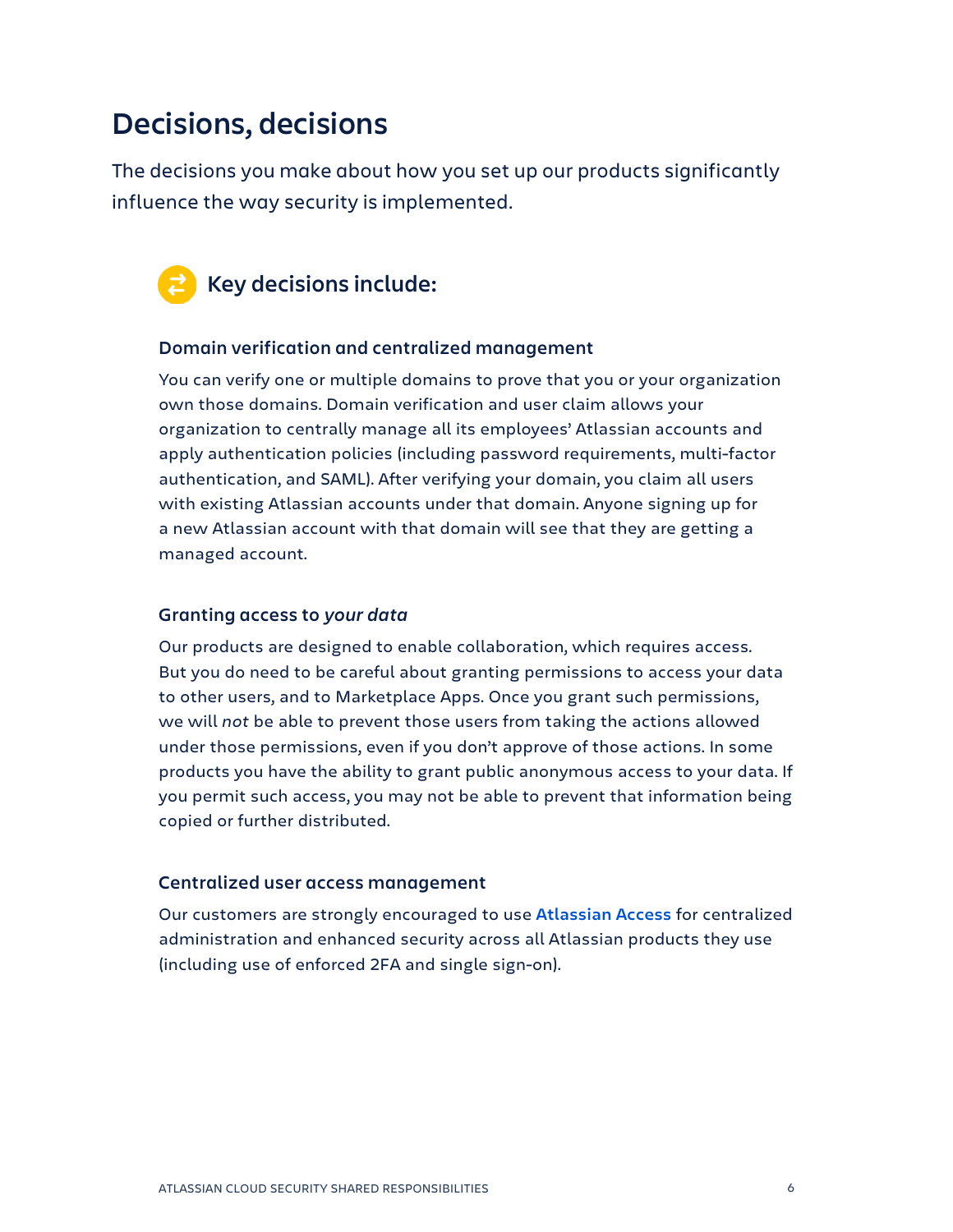## **Doing our part**

**[Atlassian's Trust Management Program](https://www.atlassian.com/trust/security/security-management-program)** takes the security requirements of our customers into consideration, along with industry standards and expectations, and arrives at a set of requirements unique for our company.

Our trust strategy is built around the following themes:

- · Continually enhancing security in our applications, our platform, and our environment to provide a compelling standard in our products and services — commonly known as continuous improvement.
- · Being open and transparent about our programs, processes, and metrics. This includes sharing our journey and encouraging other cloud providers to do the same, and setting new standards for customers.
- · Identifying present and future security threats to Atlassian and its customers, and limiting the impact and duration of security incidents.

Details of our initiatives are provided on the **[Trust Center](https://www.atlassian.com/trust)**, where you can download or request Atlassian's certification reports for ISO 27001 and SOC2, and can follow a link to review our **[Cloud Security Alliance \(CSA\) STAR](https://cloudsecurityalliance.org/star/registry/atlassian/)** questionnaire. You can also view details of the **[Atlassian Controls Framework](https://www.atlassian.com/trust/compliance/common-controls-framework)** we have developed to bring together the security requirements of seven international standards, which underpins our approach to security and compliance.

The CSA STAR entry includes answers to more than 300 questions included in the Consensus Assessments Initiative Questionnaire (CAIQ). As with this paper, our Atlassian CAIQ entry covers our Jira, Confluence, Bitbucket, Halp, Jira Align, Opsgenie, Statuspage, and Trello, and we will add entries for other products as needed. Those controls are then verified via various audits associated with SOC2, ISO 27001, and PCI DSS.

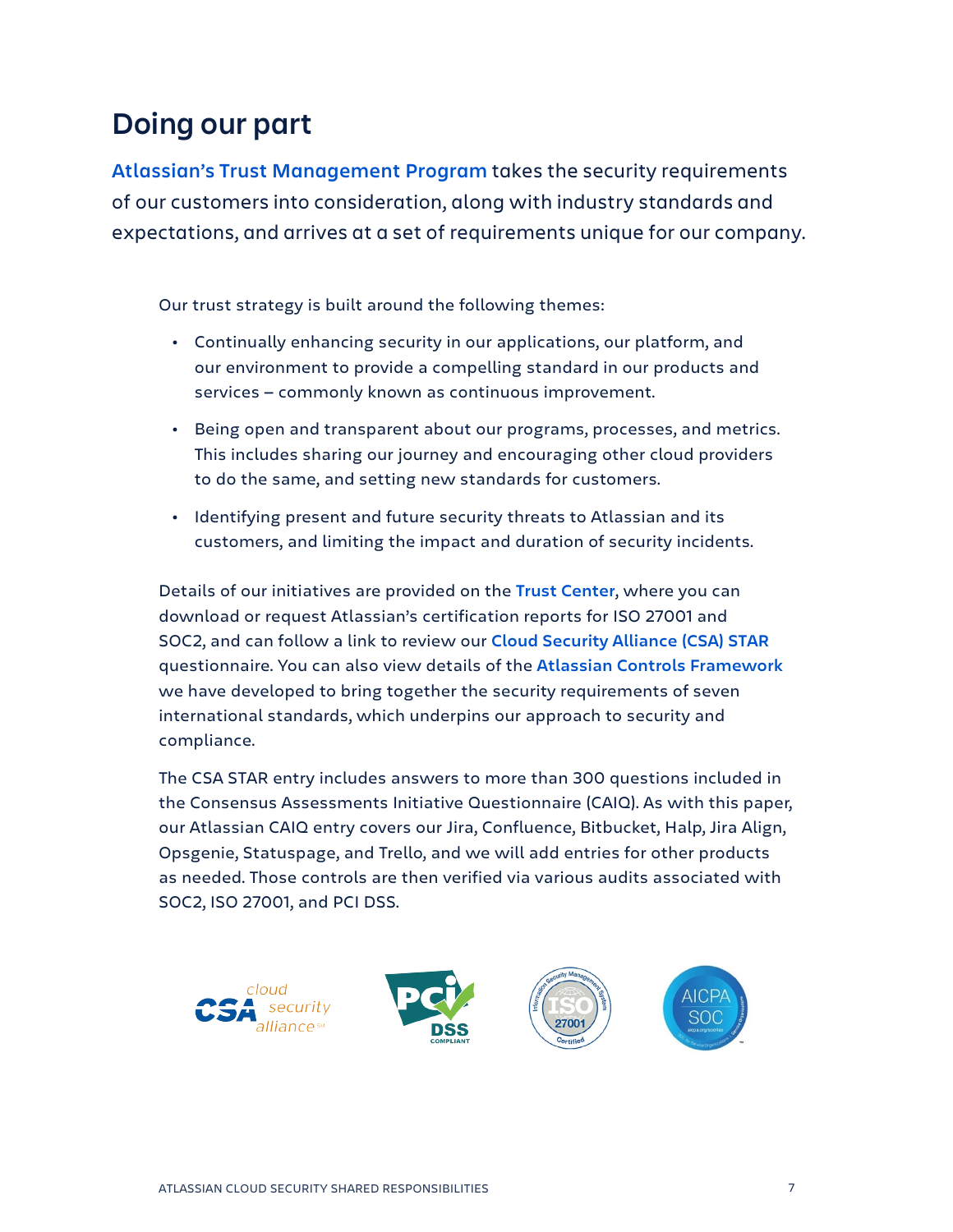## **Shared responsibility**

In the security model shown on the first page, four areas are identified as a shared responsibility.

**Policy and Compliance:** The approach meets your business needs and is operated in accordance with industry, regulatory, and legislative compliance obligations

**Users:** The creation and management of user accounts

**Information:** The content you store within Cloud

**Marketplace Apps:** Third party services which you give access to your information and the ability to integrate with Atlassian products

## **Policy and compliance**

| <b>What Atlassian does</b> |                                                                                                                                 | <b>Your role</b> |  |                                                                                               |
|----------------------------|---------------------------------------------------------------------------------------------------------------------------------|------------------|--|-----------------------------------------------------------------------------------------------|
| $\checkmark$               | Consider the risk profile of our customers when<br>assessing the need for security controls                                     |                  |  | Understand your risk profile and the sensitivity<br>of your data                              |
| $\blacktriangledown$       | Have a comprehensive security risk<br>management program in place and effectively<br>implement the controls detailed in our CSA |                  |  | Assess the suitability of our Cloud-based<br>platforms based on the information we<br>provide |
| $\blacktriangledown$       | STAR response<br>Keep customers updated about our                                                                               |                  |  | Ensure the platform is sufficient to meet your<br>compliance needs                            |
|                            | compliance certifications and what we are<br>working to support                                                                 |                  |  | Meet the agreed upon data breach disclosure<br>and notification requirements when relevant    |
| $\overline{\mathcal{L}}$   | Make available the information you need to<br>make decisions about our platforms                                                |                  |  | Protect your endpoints through good security<br>practices                                     |
| $\blacktriangledown$       | Ensure our system has failover and redundancy<br>built in                                                                       |                  |  | Only host permitted data on our platforms                                                     |
| $\blacktriangledown$       | Receive and manage vulnerability reports<br>related to our products                                                             |                  |  | Operate within the law of the jurisdictions in<br>which you operate                           |
|                            | Adhere to the laws of the various jurisdictions                                                                                 |                  |  |                                                                                               |

we operate in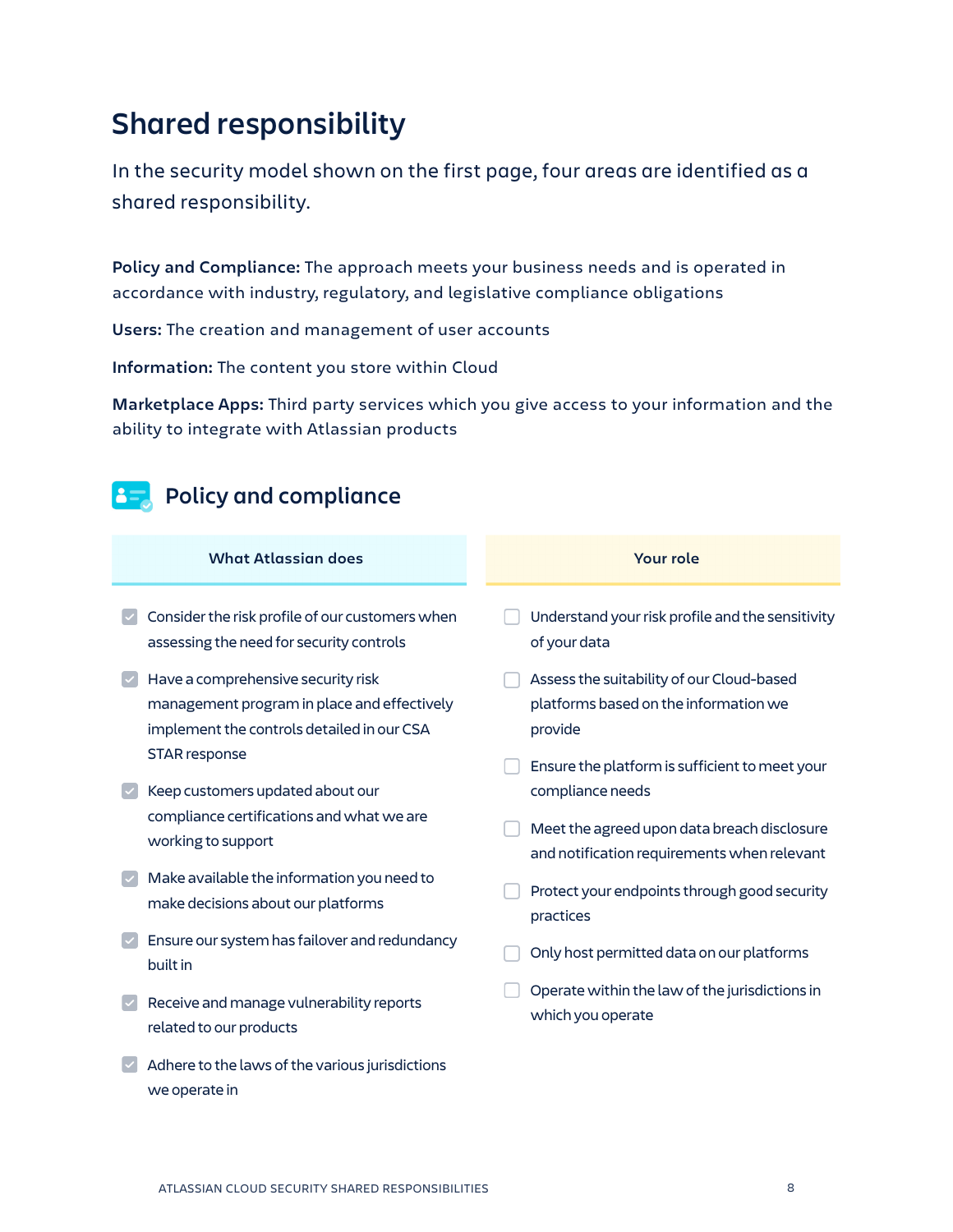

#### **What Atlassian does Your role**

- $\triangledown$  Develop and roll out security controls that empower you to manage your users effectively
- $\vee$  Monitor our platforms for bad or malicious use
- $\triangledown$  Provide domain verification and user claim capabilities for a centralized view of users across your cloud organization
- · Provide the option for **[Atlassian Access](https://www.atlassian.com/software/access)** for more efficiency and control by allowing you to connect your identity provider to (1) enforce SSO or 2FA/MFA and (2) automate SCIM user provisioning
- $\triangledown$  Provide implementation and user support via our team
- $\triangledown$  Develop products and features that encourage **[organization-wide insights](https://www.atlassian.com/software/access/guide/organization-insights)** on usage and growth

- · Verify your domain if you want to centrally manage your accounts
- · Approve user access to your data
- $\Box$  Periodically review the list of users with access to your data and remove access from anyone who shouldn't have it
- · Determine **[authentication policies in Atlassian](https://www.atlassian.com/software/access/guide/authentication-policies)  [Access](https://www.atlassian.com/software/access/guide/authentication-policies)** based on your users and organizational needs

If you have a verified domain:

- Implement strong user access management controls such as federated identity management (SAML), two-step verification, and password policies as needed based on your risk
- **In Monitor your organization's user** accounts for harmful or malicious use
- $\Box$  Set a password policy appropriate for your business

If you don't have a verified domain, or if you grant access to users outside your domain:

- $\Box$  Communicate the importance of good password management to all users with access to your data
- **Notify Atlassian of any unauthorized** use of your account. Be aware of the risks of social login (see 'Credential re-use' below)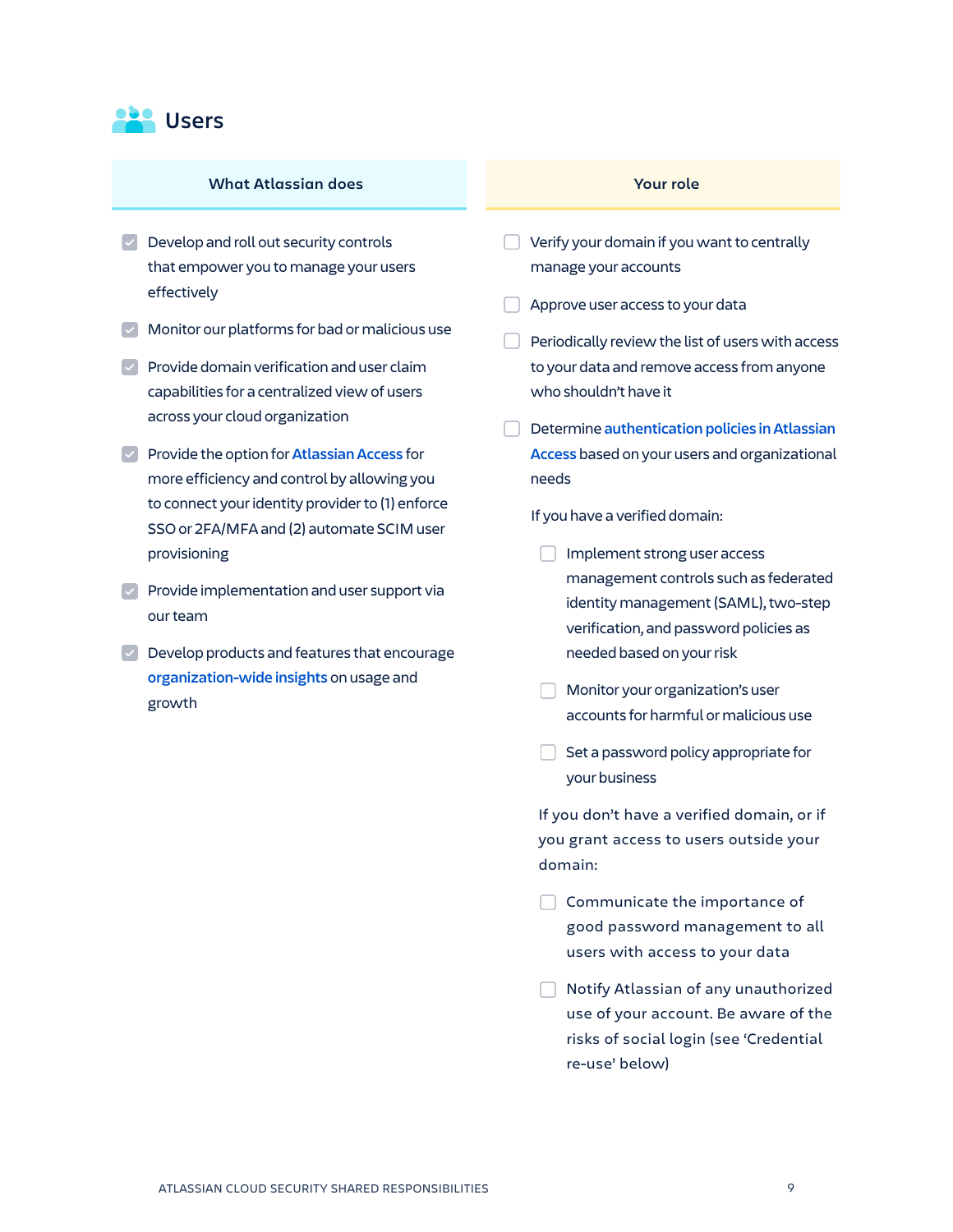

#### **What Atlassian does**

- $\vee$  Access your data only if there is a specific support need to do so
- $\vee$  Notify you of any breach we become aware of that affects your data
- $\vee$  Maintain system-level back-ups (which includes your information)

## **Marketplace Apps**

#### **What Atlassian does**

- $\triangleright$  Ensure all Cloud apps meet a baseline of security. They are continuously scanned and reviewed for vulnerabilities when listed on the marketplace
- · Verify the developers of **[Marketplace](https://www.atlassian.com/trust/marketplace)  [Apps](https://www.atlassian.com/trust/marketplace)**
- $\triangleright$  Require the developed to publish their privacy policies **[Data privacy guidelines](https://developer.atlassian.com/platform/marketplace/data-privacy-guidelines/)  [for developers](https://developer.atlassian.com/platform/marketplace/data-privacy-guidelines/)**
- $\blacksquare$  Invite app vendors/partners can join our Cloud Security Participant or Cloud Fortified programs by investing in their own bug bounty program and increase support and reliability
- · Maintain **[Forge](https://developer.atlassian.com/platform/forge/)**, a program in which Atlassian hosts the Cloud apps and enables app vendors to more easily leverage our infrastructure investments to meet higher security and reliability standards

#### **Your role**

- $\Box$  Set up your Atlassian products to reflect the information accessibility that fits your needs
- · Create backups of your data

#### **Your role**

- $\Box$  Assess the suitability of any Marketplace Apps you want to use based on the information they provide
- $\Box$  Notify Atlassian of any malicious behavior identified in a Marketplace App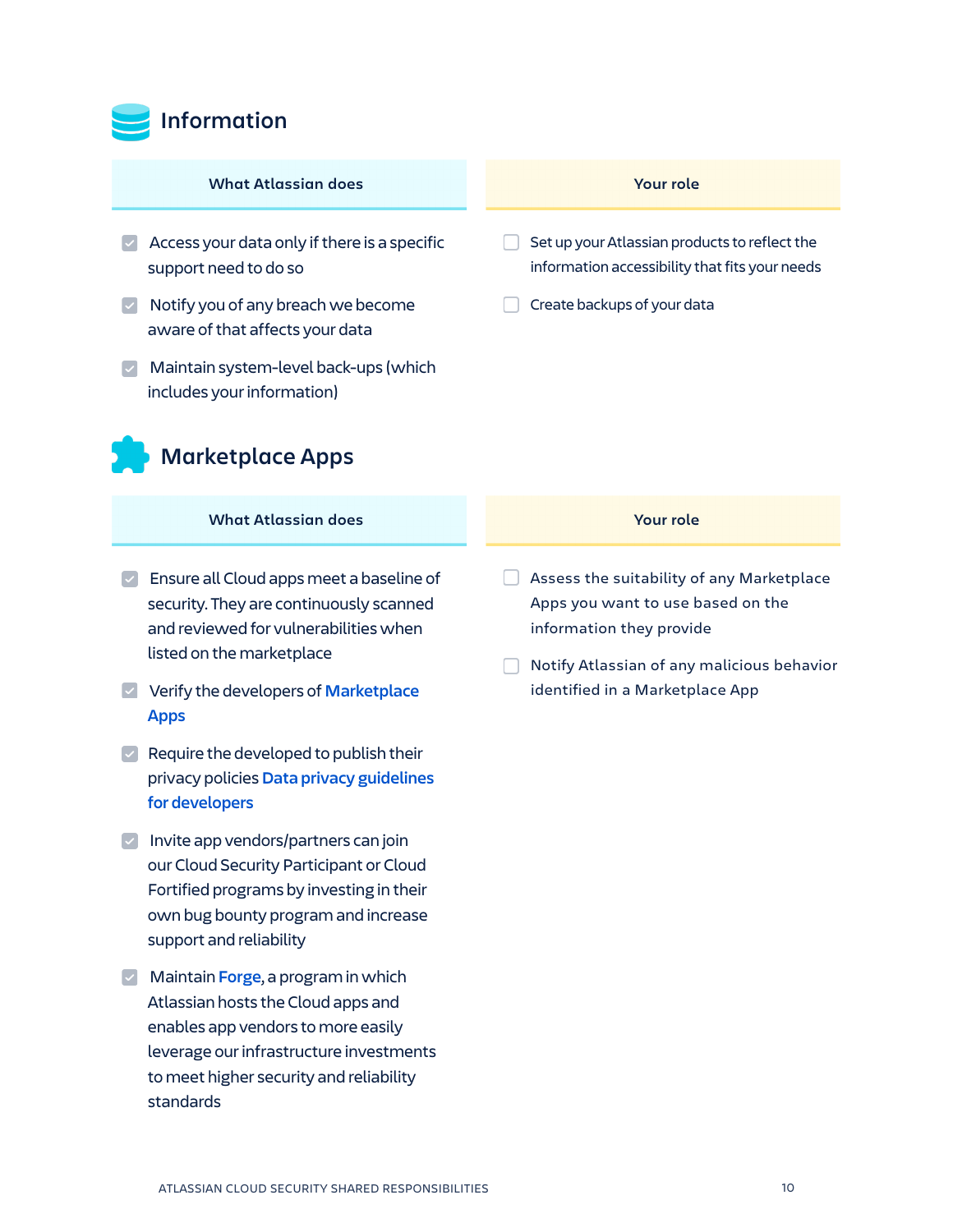## **Threat management**

## **Preparation is key**

Our security team is a big proponent of threat modeling, and spends a lot of time considering the scenarios we need to look out for, and the 'plays' we will run if and when we see those scenarios eventuate. We thought it might help to share with you some of the threats that you may need to consider when using our applications. Hopefully, these will help bring to life the joint responsibility we've outlined above. For additional information, you can find our security practices at **[Security practices](https://www.atlassian.com/trust/security/security-practices#how-we-identify-protect-response-to-security-threats)**.

### **Credential guessing**

A malicious user may be able to guess a correct username and password combination and gain access to your account. Having strong passwords, and enabling multi-factor authentication, are the best controls to manage those risks. As noted in our guiding principles, if we see something affecting lots of users, we'll do our best to shut it down.

#### **Credential re-use**

If one or more of the accounts you have permitted to access your data uses the same email address and password combination elsewhere on the Internet, a compromise of that site may expose your data to attackers. Similarly, approving access for users who use social login introduces a risk to your data in the event of a breach of that user's social account. Good security awareness across your user base (including third parties you have granted access), and two-step verification are strong controls.

### **Man-in-the-middle attacks**

An attack that seeks to insert itself between your browser and our server relies on you accepting the malicious system's certificate as valid. We will set up our systems to make this as hard as we can for an attacker, but security awareness and certificate inspection are best practices.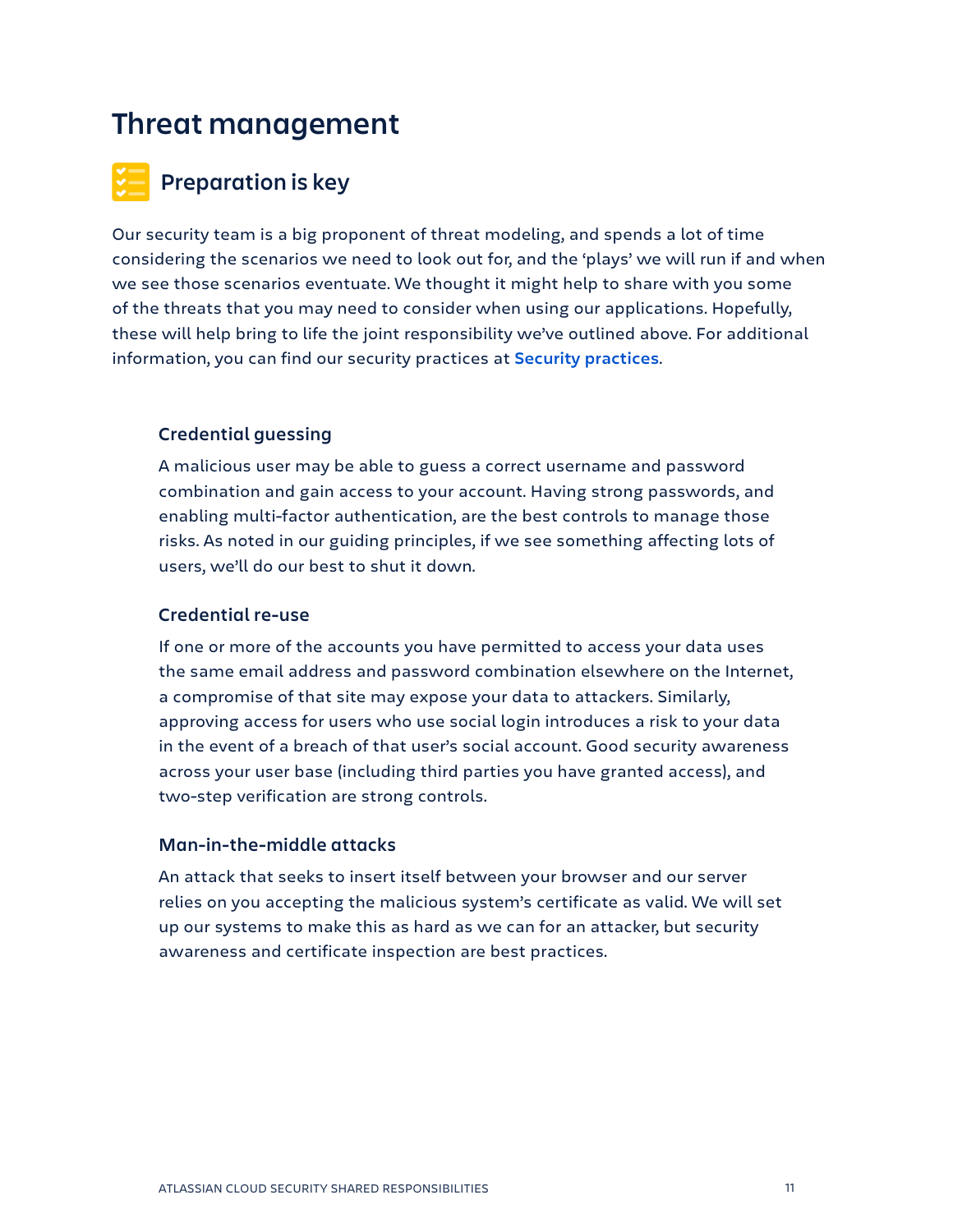#### **Endpoint compromise**

The compromise of one of your endpoints (whether your laptop, desktop, tablet, or smartphone) will render all other controls ineffective. The using of up-to-date security software and keeping your systems fully patched are the best controls.

#### **Malicious Marketplace Apps**

Once you install and grant permissions to a Marketplace app, we will not be able to prevent that app from taking the actions allowed under those permissions, even if you don't approve of those actions. Reviewing the suitability of the app and the reasonableness of the requested permissions prior to installation is recommended.

#### **Phishing or fake sites**

As a cloud-based system, anyone can set up a website purporting to be us. Making sure that you're at the right site is important to ensure your data stays safe. Typing the URL into the browser directly, or using a bookmarked link is a good mitigation, and checking the certificate is worthwhile if in doubt.